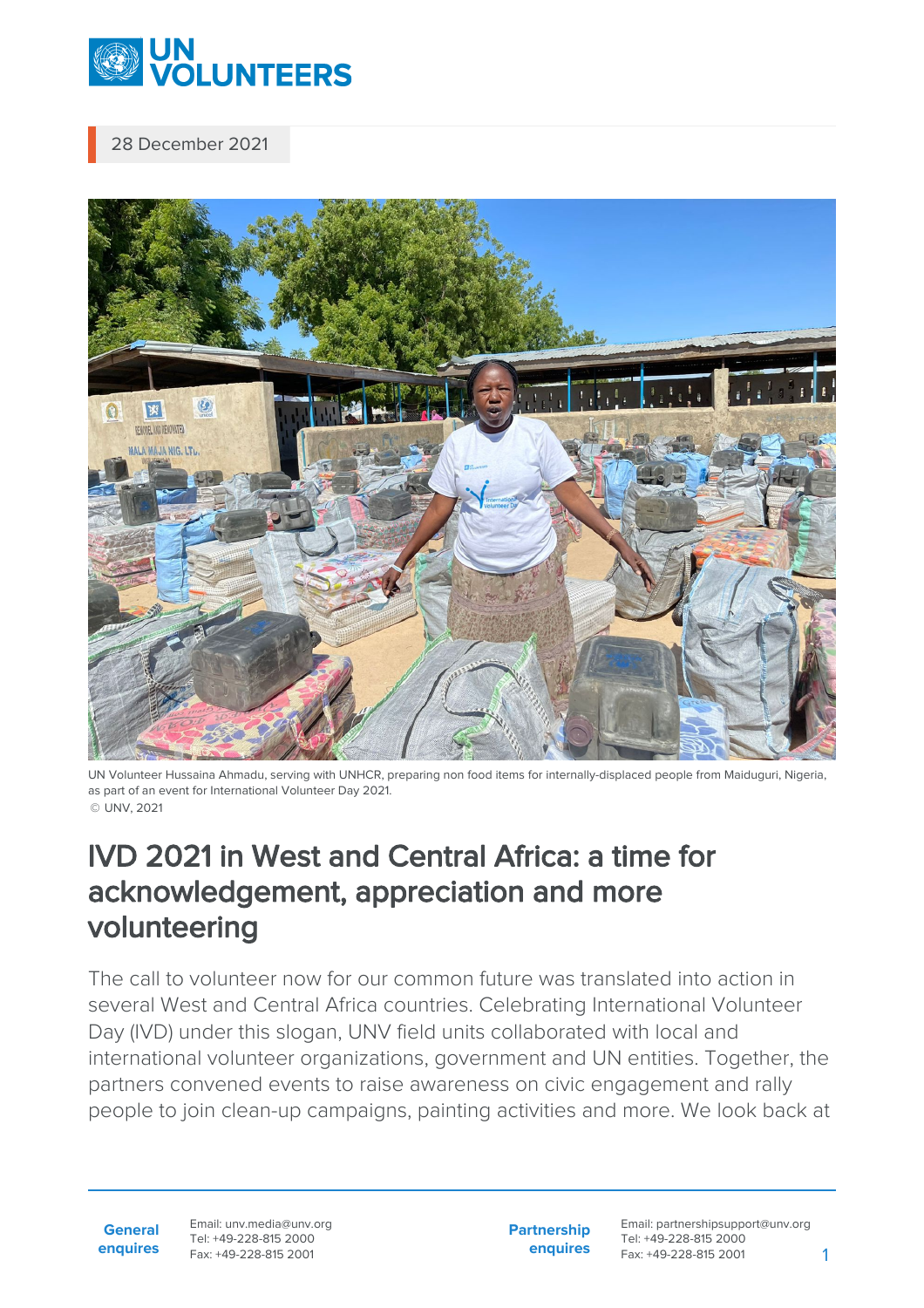

some of the IVD celebrations that brought together thousands of people in the region.

International Volunteer Day 2021 called for the recognition of volunteers and volunteerism as powerful and cross-cutting ways of achieving the SDGs and building an inclusive world. A number of UN partner representatives, influencers and national authorities shared via social media their [messages of acknowledgement and appreciation for the support of](https://youtube.com/playlist?list=PLIPU90XDRFe7OSEEjJKRXBwbFMgauQQFl) [volunteers.](https://youtube.com/playlist?list=PLIPU90XDRFe7OSEEjJKRXBwbFMgauQQFl)

## Through volunteering, people of all genders, abilities and backgrounds have an opportunity to be part of shaping their future. I thank all volunteers for their commitment to peace and development in their communities and worldwide. --Giovanie Biha, Deputy Special Representative of the UN Secretary-General for West Africa and the Sahel

Nigeria and Congo were among the 15 UNV field units selected worldwide to host Volunteer Country Awards in commemoration of UNV's 50th anniversary. UN and other volunteers were invited to showcase their work in different categories, including innovation, community engagement, gender and COVID-19, as well as UN agency-based and Government-selected national volunteer.

The Nigeria Field Unit organized its Volunteer Awards in partnership with the UN Population Fund (UNFPA), UN Development Programme (UNDP), Resident Coordinator's Office (UNRCO), Lagos State Government and Voluntary Services Overseas.

Out of 830 volunteer applications, a jury selected 15 finalists. Winners received their prizes on 30 November, during an official ceremony with UN representatives, national authorities, and other volunteer-involving organizations.

"I had been working with government and private sector entities, but I realized that I needed to do more. I needed to do something that would have a national and international impact," says Dr Oluwatosin Jegede, National Programme Associate with UN Office on Drugs, award winner in the COVID-19 category

He trained officers of the Nigerian Correctional Service on how to prevent, detect and

**General enquires** Email: unv.media@unv.org Tel: +49-228-815 2000 Fax: +49-228-815 2001

**Partnership enquires**

Email: partnershipsupport@unv.org Tel: +49-228-815 2000 Fax: +49-228-815 2001 2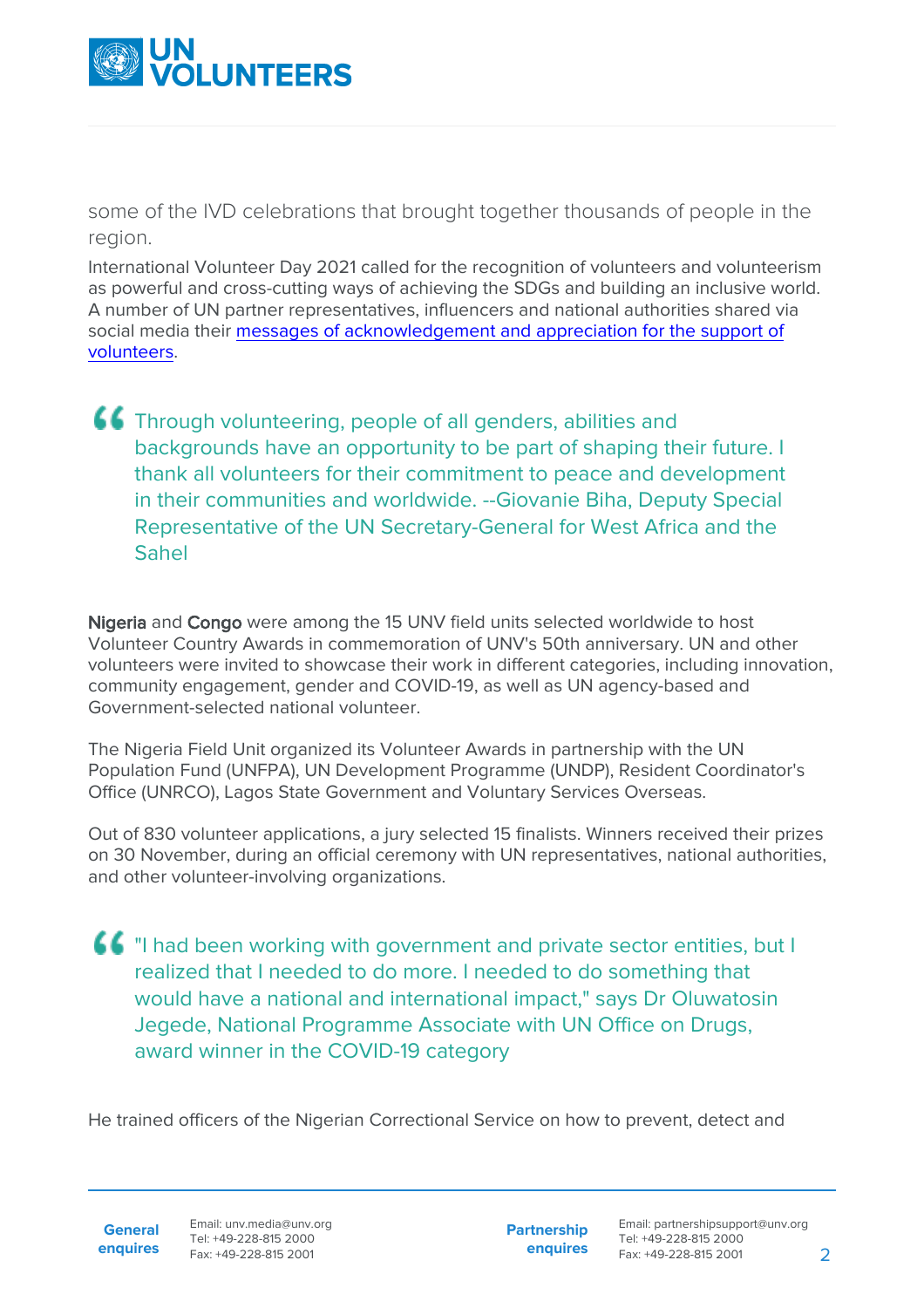

respond to COVID-19 in custodial settings. Since the training in September 2020, there have been no reported cases among the over 70,000 inmates.

In Congo, UNV held the Volunteer Country Awards in December, with the support of the World Health Organization and in collaboration with volunteer-involving organizations. The event welcomed more than 140 participants, both online and physically. Nine volunteers received awards for their outstanding achievements and commitment to building strong communities.

Krys Bahoumina Nkounko, a national Volunteer Clinical Psychologist with the Corps des Jeunes Volontaires du Congo, received an award in the category of Government-selected national volunteer for her contribution towards inclusion. She serves at Case Dominique, which ensures the psychological accompaniment of children with special needs, including those who have autism or Down syndrome, or who are mentally/intellectually deficient, traumatized or have a disability.

Krys set up counseling and parental guidance sessions to help parents better accompany their children as they process their emotional distress.

Volunteering is giving without expecting anything in return. It is also about sharing knowledge with others for the good of the community and the nation. --Krys Bahoumina Nkounko, national Volunteer Clinical Psychologist with the Corps des Jeunes Volontaires du **Congo** 

Further events and activities took place in 16 countries across the region to recognize and support the spirit of volunteerism to help create a better future. The below video features some of them.



• IVD2021 • International Volunteer Day

**General enquires** **Partnership enquires**